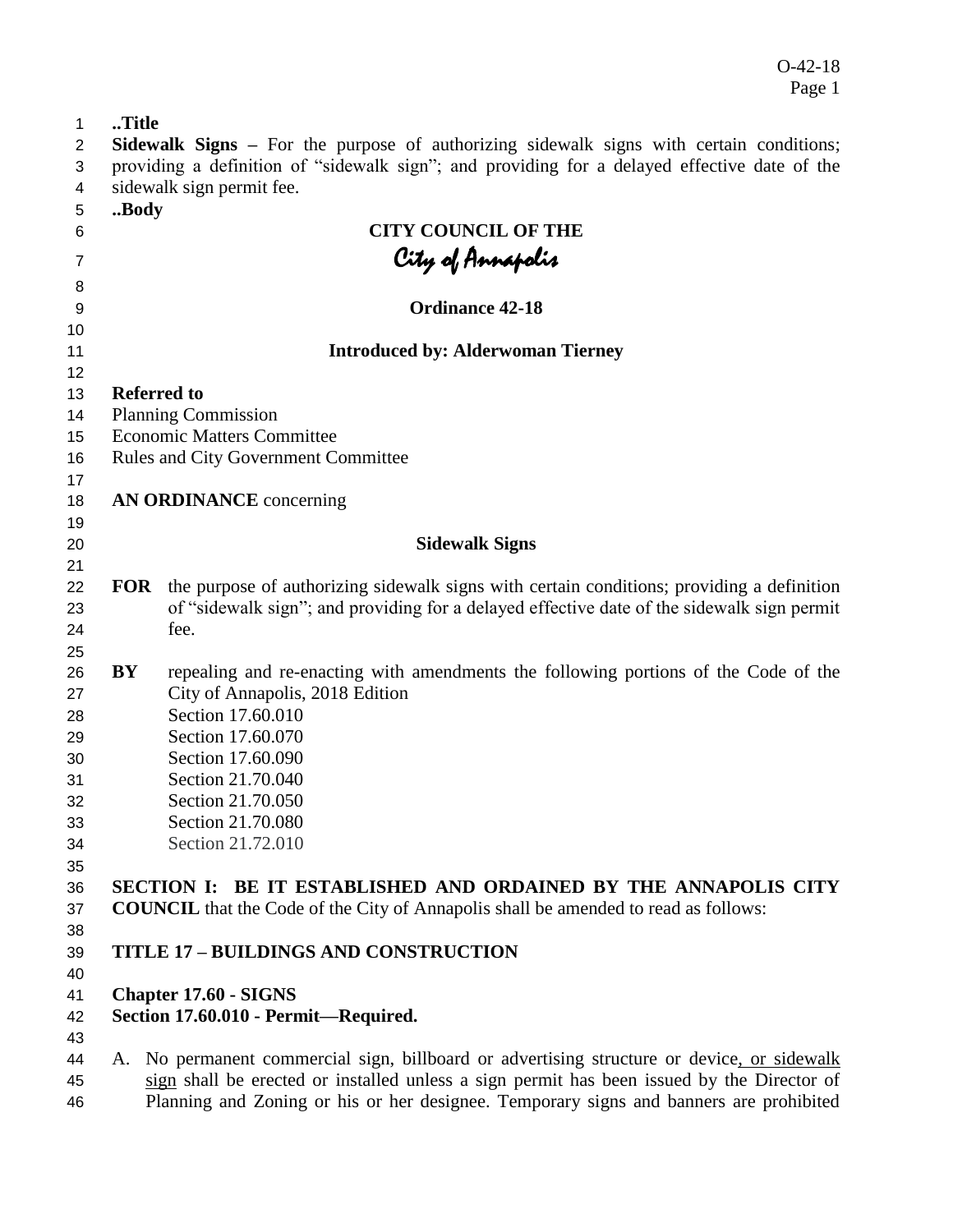| 1              |    | except as provided under Section 17.60.060, or under Section 21.70.060, or Section                                                                               |
|----------------|----|------------------------------------------------------------------------------------------------------------------------------------------------------------------|
| $\overline{2}$ |    | 21.70.080.                                                                                                                                                       |
| 3              | B. | The Department of Planning and Zoning shall review the sign permit application for                                                                               |
| 4              |    | consistency with the Zoning Code, pursuant to Chapter 21.70.                                                                                                     |
| 5              |    |                                                                                                                                                                  |
| $\,6$          |    | Section 17.60.070 - Location generally.                                                                                                                          |
| $\overline{7}$ |    |                                                                                                                                                                  |
| 8              |    | A. The requirements of subsections B and C are not applicable to sidewalk signs, which are                                                                       |
| 9              |    | subject to the requirements of Chapter 21.70.                                                                                                                    |
| 10             |    | A. B. No signs shall be supported from the sidewalk or from a point outside of the sidewalk.                                                                     |
| 11             |    | Signs may be carried upon or suspended from the front of a building, but no sign projecting                                                                      |
| 12             |    | into the street or alley shall be placed within ten feet of the sidewalk or extended more than                                                                   |
| 13             |    | two feet beyond the building; except, electric signs shall be permitted to extend beyond the                                                                     |
| 14             |    | building line to any distance not beyond the curb upon the approval of the City Council.                                                                         |
| 15             |    | B. C. Sidewalks shall be regarded as pedestrian rights-of-way. Permanent signage that the                                                                        |
| 16             |    | Director of Planning and Zoning or his or her designee determines must be placed in or near                                                                      |
| 17             |    | a sidewalk shall be sited only after a consideration of the following guidelines:                                                                                |
| 18             |    | No sign shall be placed in such a way as to interfere with or reduce a forty-inch<br>1.                                                                          |
| 19             |    | pedestrian right-of-way;                                                                                                                                         |
| 20             |    | Where a grass area exists between the curb and sidewalk, signs shall be placed in the<br>2.                                                                      |
| 21             |    | grass area;                                                                                                                                                      |
| 22             |    | When no grass area between the curb and sidewalk exists, signs shall be placed in any<br>3.                                                                      |
| 23             |    | public right-of-way or easement on the far side of the sidewalk;<br>In any one block, the placement of signs curbside or far curbside shall be consistent;<br>4. |
| 24<br>25       |    | The bottom edge of the sign shall be seven feet from the ground with the exception of<br>5.                                                                      |
| 26             |    | pedestrian directional signs which do not exceed the width of the post which may be                                                                              |
| 27             |    | posted at five and one-half feet;                                                                                                                                |
| 28             |    | As many as three signs of twelve inches in width or greater may be clustered on one<br>6.                                                                        |
| 29             |    | pole;                                                                                                                                                            |
| 30             |    | In any one block, the placement of signs on poles not governed by State Highway<br>7.                                                                            |
| 31             |    | Administration guidelines shall be grouped in a forty-foot area;                                                                                                 |
| 32             |    | No more than one "No Parking" sign shall be placed on each side of the street in any<br>8.                                                                       |
| 33             |    | one block or within a distance of five hundred feet, whichever is less.                                                                                          |
| 34             |    |                                                                                                                                                                  |
| 35             |    | Section 17.60.090 - Support—Engineering.                                                                                                                         |
| 36             |    |                                                                                                                                                                  |
| 37             |    | Every sign, except for sidewalk signs, shall be supported substantially including foundation and                                                                 |
| 38             |    | footing. The construction and hanging of the sign shall be in accordance with the best                                                                           |
| 39             |    | engineering principles and subject to structural requirements of the Director of Planning and                                                                    |
| 40             |    | Zoning or his or her designee.                                                                                                                                   |
| 41             |    |                                                                                                                                                                  |
| 42             |    | <b>TITLE 21 - PLANNING AND ZONING</b>                                                                                                                            |
| 43             |    |                                                                                                                                                                  |
| 44             |    | <b>Chapter 21.70 - Sign Regulations.</b>                                                                                                                         |
| 45             |    | Section 21.70.040 - Prohibited signs.                                                                                                                            |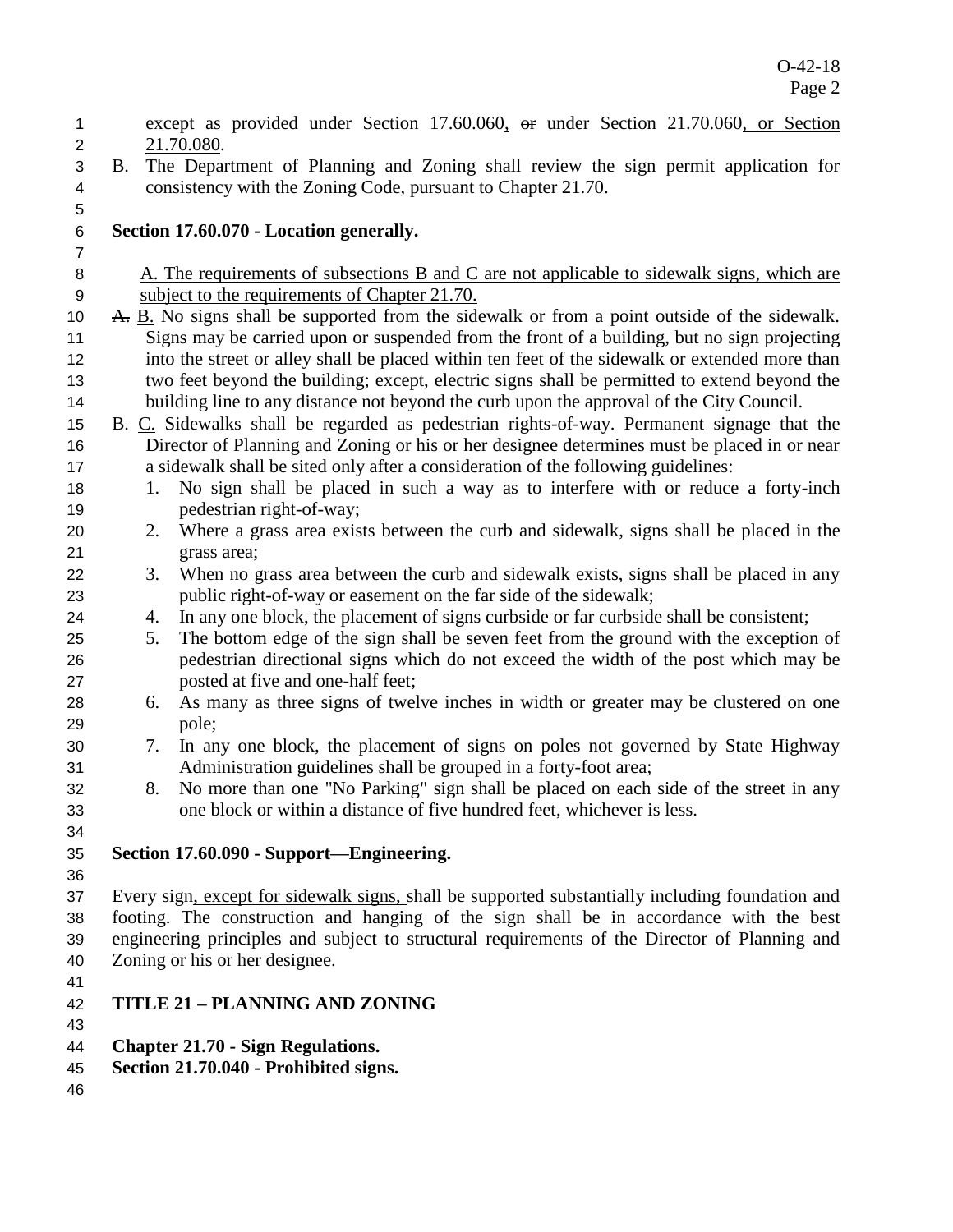| 1              |             | The following signs are prohibited:                                                            |
|----------------|-------------|------------------------------------------------------------------------------------------------|
| $\overline{2}$ |             | A. Animated signs;                                                                             |
| 3              | <b>B.</b>   | Billboards;                                                                                    |
| 4              | $C_{\cdot}$ | Flashing signs;                                                                                |
| 5              |             | D. Portable signs (a sign that is not permanent, affixed to a building, structure or the       |
| 6              |             | ground but not including sidewalk signs);                                                      |
| $\overline{7}$ | Е.          | Rotating signs;                                                                                |
| 8              | F.          | Rooftop signs;                                                                                 |
| 9              | G.          | Signs projecting above the rooflines of buildings;                                             |
| 10             | Н.          | Snipe signs (non-governmental signs attached to trees or poles).                               |
| 11             |             |                                                                                                |
| 12             |             | Section 21.70.050 - Standards applicable to all signs.                                         |
| 13             |             |                                                                                                |
| 14             |             | The following standards apply to all signs whether exempt or permitted:                        |
| 15             |             |                                                                                                |
| 16             |             | A. Condition and Appearance. All signs shall be maintained in good condition and               |
| 17             |             | appearance.                                                                                    |
| 18             |             | B. Computations of Area and Height.                                                            |
| 19             |             | Area.<br>1.                                                                                    |
| 20             |             | The area of a sign face (which is also the sign area of a wall sign or other sign<br>a.        |
| 21             |             | with only one face) shall be computed by means of the smallest square, circle,                 |
| 22             |             | rectangle, triangle, or combination thereof that will encompass the extreme                    |
| 23             |             | limits of the writing, representation, emblem, or other display, together with                 |
| 24             |             | any material or color forming an integral part of the background of the display                |
| 25             |             | or used to differentiate the sign from the backdrop or structure against which it              |
| 26             |             | is placed, but not including any supporting framework, bracing, or decorative                  |
| 27             |             | fence or wall when such fence or wall otherwise meets the zoning regulations                   |
| 28             |             | in this title and is clearly incidental to the display itself.                                 |
| 29             |             | The sign area for a sign with more than one face shall be computed by adding<br>$\mathbf{b}$ . |
| 30             |             | together the area of all sign faces.                                                           |
| 31             |             | Height. The height of a sign shall be computed as the distance from the base of the<br>2.      |
| 32             |             | sign at normal grade to the top of the highest attached component of the sign.                 |
| 33             |             | Normal grade shall be construed to be the lower of: (1) existing grade prior to                |
| 34             |             | construction or (2) the newly established grade after construction, exclusive of any           |
| 35             |             | filling, berming, mounding, or excavating solely for the purpose of locating the               |
| 36             |             | sign. In cases in which the normal grade cannot reasonably be determined, sign                 |
| 37             |             | height shall be computed on the assumption that the elevation of the normal grade              |
| 38             |             | at the base of the sign is equal to the elevation of the nearest point of the crown of a       |
| 39             |             | public street or the grade of the land at the principal entrance to the principal              |
| 40             |             | structure on the zoning lot, whichever is lower.                                               |
| 41             |             | C. Sight Visibility.                                                                           |
| 42             |             | No sign shall obstruct a clear view to and from traffic along any street right-of-way,<br>1.   |
| 43             |             | entrance or exit.                                                                              |
| 44             |             | A sight visibility triangle, as defined in Division VI, shall be kept free of<br>2.            |
| 45             |             | obstructions to vision between the heights of two and one-half feet and twelve feet            |
| 46             |             | above the street. If, in the opinion of the Director of Planning and Zoning with the           |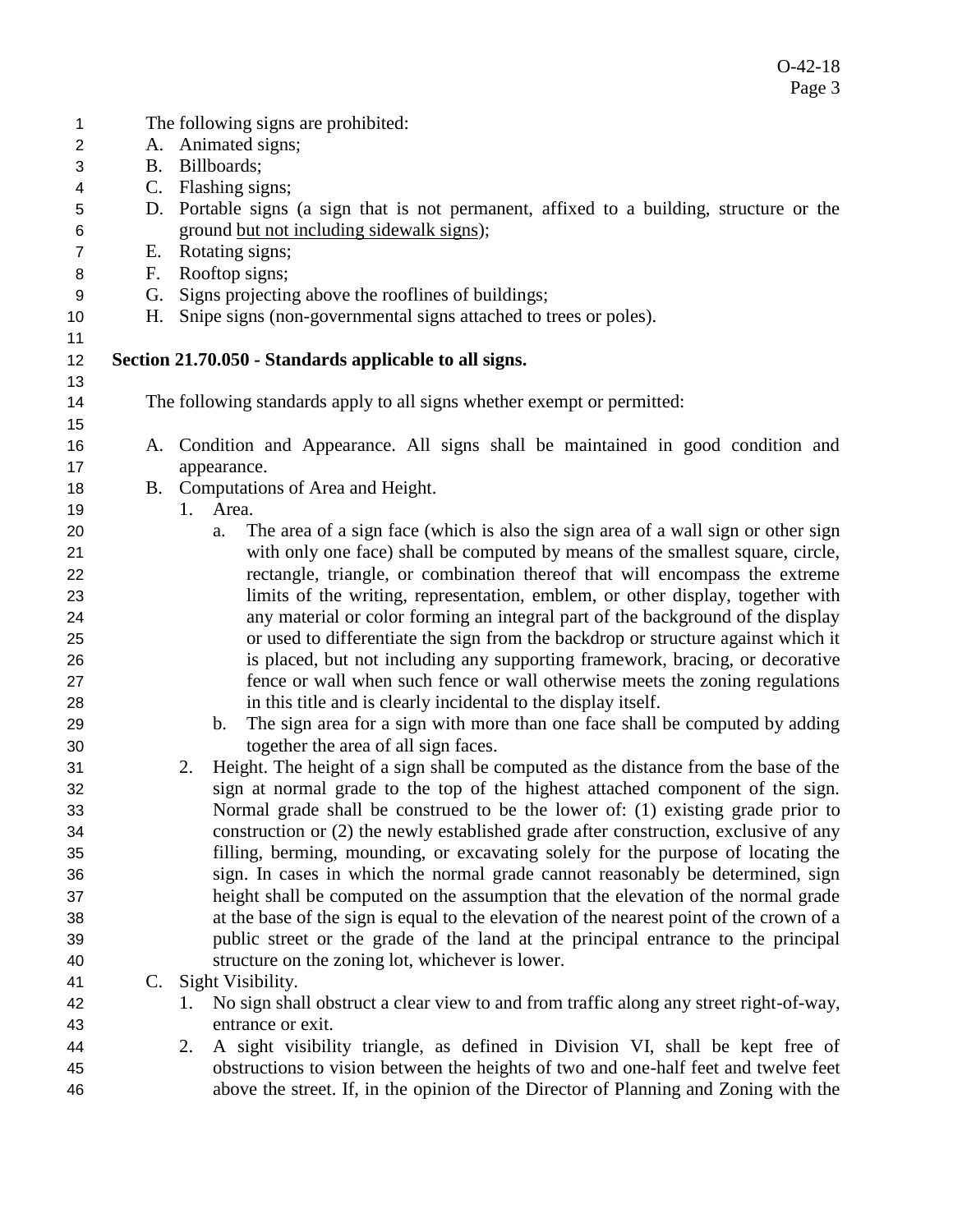| $\mathbf{1}$   |    |    | concurrence of the Director of Public Works, there are unusual circumstances,            |
|----------------|----|----|------------------------------------------------------------------------------------------|
| $\overline{2}$ |    |    | these dimensions may be altered to enhance public safety.                                |
| 3              |    |    | D. Integrated Sign Program. An integrated sign program, as defined in Division VI, is    |
| 4              |    |    | required for all commercial office complexes, shopping centers, and multi-tenant         |
| 5              |    |    | facilities. The establishment of an integrated sign program for existing developments is |
| 6              |    |    | strongly encouraged.                                                                     |
| $\overline{7}$ | Е. |    | Design. The design of signs is important to the character of the City of Annapolis. The  |
| 8              |    |    | following provisions are designed to give guidance to persons designing, erecting, and   |
| 9              |    |    | approving signs in the City.                                                             |
| 10             |    |    | 1. Guidelines for All Signs.                                                             |
| 11             |    | a. | Materials, colors and shapes of proposed signs shall be compatible with the              |
| 12             |    |    | related building(s). Size and proportions should be judged by sizes and                  |
| 13             |    |    | proportions of signs on nearby properties that are compatible with the                   |
| 14             |    |    | prevailing character, or the character prescribed in land use plans adopted by           |
| 15             |    |    | the City Council.                                                                        |
| 16             |    | b. | Every sign shall be designed as an integral architectural element of the                 |
| 17             |    |    | building and site to which it principally relates.                                       |
| 18             |    | c. | The number of graphic elements on a sign shall be held to the minimum                    |
| 19             |    |    | needed to convey the sign's major message and shall be composed in                       |
| 20             |    |    | proportion to the area of the sign face.                                                 |
| 21             |    | d. | Each sign shall be compatible with signs on adjoining premises and shall not             |
| 22             |    |    | compete for attention.                                                                   |
| 23             |    | e. | Signs should be constructed of quality materials. The choice of materials for            |
| 24             |    |    | signage should relate to the quality of architecture within the zoning district.         |
| 25             |    | f. | Signs should provide information, character and a quality image.                         |
| 26             |    | 2. | MX and BR Districts, Additional Guidelines.                                              |
| 27             |    | a. | Signs generally shall be of simple design and relate to the scale and design of          |
| 28             |    |    | buildings.                                                                               |
| 29             |    | b. | The size of each sign shall relate to the scale and architectural character of its       |
| 30             |    |    | façade.                                                                                  |
| 31             |    | c. | The placement of signs shall not cover attractive architectural details,                 |
| 32             |    |    | overwhelm the façade in size, or interrupt the rhythm of upper façade                    |
| 33             |    |    | windows.                                                                                 |
| 34             |    | d. | The choice of materials for signs shall relate to the quality of historic                |
| 35             |    |    | architecture within the MX district. The use of painted wood, glass and metal            |
| 36             |    |    | are appropriate.                                                                         |
| 37             | F. |    | Removal of Signs. Any sign associated with an activity on a vacated premises shall be    |
| 38             |    |    | removed from the premises, altered or resurfaced within one month from the time such     |
| 39             |    |    | activity ceases so that the sign does not display visual communication pertaining to the |
| 40             |    |    | former activity.                                                                         |
| 41             |    |    | G. Sidewalk signs. Additional standards.                                                 |
| 42             |    | 1. | Sidewalk signs shall not obstruct pedestrian or vehicular traffic or visibility, or      |
| 43             |    |    | adversely affect the safety of pedestrian or vehicular traffic.                          |
| 44             |    | 2. | Sidewalk signs shall be placed on the sidewalk immediately adjacent to a permit          |
| 45             |    |    | holder's building and allow a 40-inch minimum pedestrian right-of-way. The exact         |
| 46             |    |    | location of the sign shall be determined by the Department of Public Works based on      |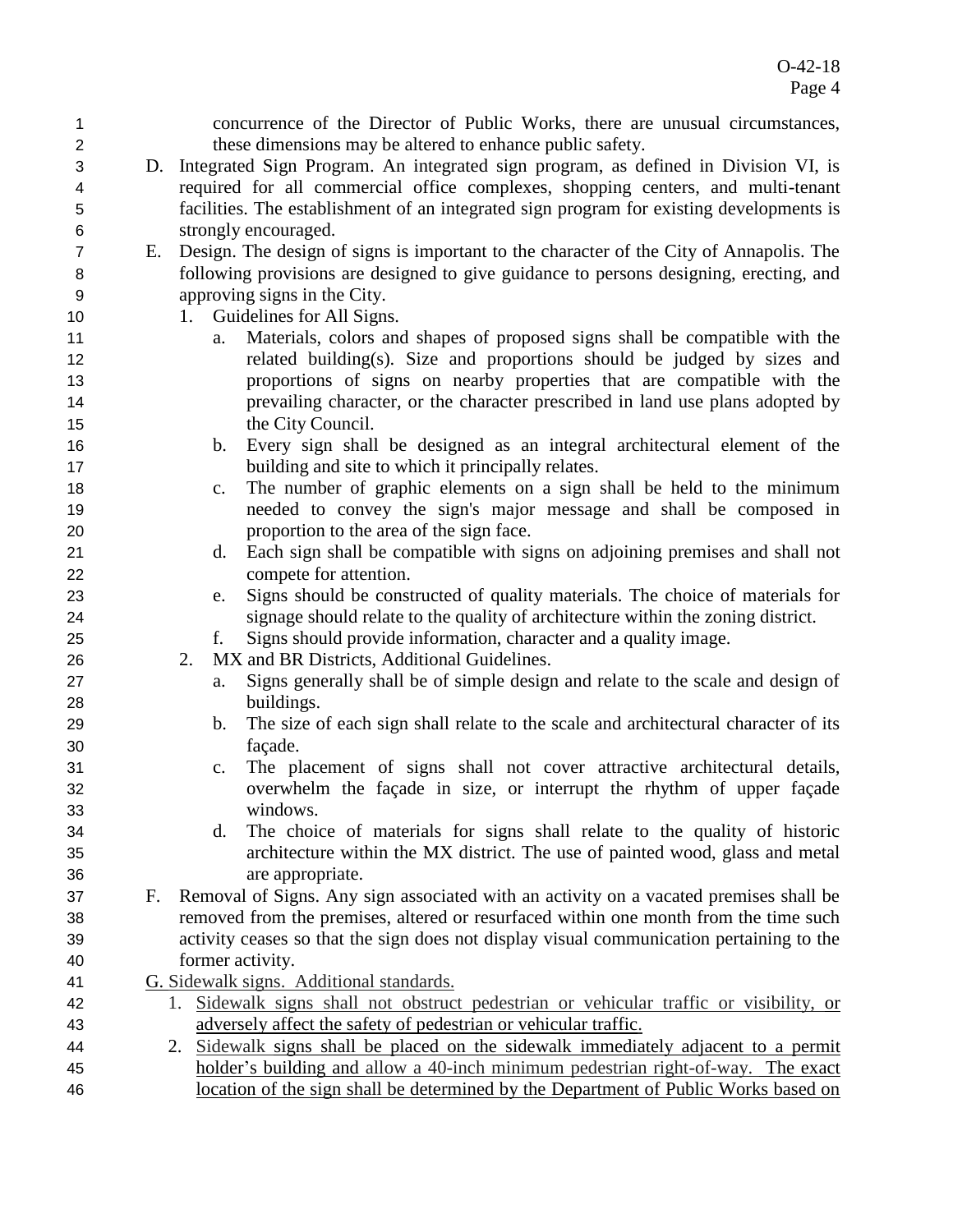|    |                          | governmental accessibility and safety standards, including, but not limited to, the     |
|----|--------------------------|-----------------------------------------------------------------------------------------|
| 2  |                          | location and proximity of doorways; the distance between pedestrian obstacles; the      |
| 3  |                          | location of crosswalks; and other physical features of the location that affect         |
| 4  |                          | accessibility and safety.                                                               |
| 5  |                          | 3. Sidewalk signs shall not be permanently affixed or anchored to the sidewalk or       |
| 6  |                          | attached to structures.                                                                 |
|    | 4.                       | Sidewalk signs shall be removed from the public right-of-way from dusk to dawn and      |
| 8  |                          | when the permit holder's business is closed                                             |
| 9  |                          | 5. No part of a sidewalk sign shall encroach upon any part of the sidewalk frontage of  |
| 10 |                          | any adjacent premises, alley, or other such right-of-way.                               |
| 11 | 6.                       | The applicant shall fully ensure that the placement of a sidewalk sign shall not cause  |
| 12 |                          | any unnecessary or unreasonable exposure to personal injury or property damage to       |
| 13 |                          | the public.                                                                             |
| 14 | 7.                       | The permit holder shall fully indemnify, defend, and hold harmless the City and its     |
| 15 |                          | agents, employees, and elected officials from and against any and all claims and        |
| 16 |                          | damages in any way arising out of or through the acts or omissions of the permit        |
| 17 |                          | holder in connection with the placement or use of the sidewalk sign.                    |
| 18 | 8.                       | Before a permit is issued, the applicant shall provide written evidence satisfactory to |
| 19 |                          | the Director of Planning and Zoning that the City is named as an additional insured     |
| 20 |                          | on the applicant's liability insurance policy.                                          |
| 21 |                          |                                                                                         |
| 22 | <b>Section 21.70.080</b> |                                                                                         |

### 23 **Sign Table 1** 24 **Types of Signs Permitted in Non-Residential Zoning Districts**

| District                                            | Types of eight I crimited in Fort residential Bonnig Districts<br><b>Permitted Signs</b> |  |  |  |  |  |
|-----------------------------------------------------|------------------------------------------------------------------------------------------|--|--|--|--|--|
|                                                     | Business community identification sign                                                   |  |  |  |  |  |
| B1                                                  | Freestanding                                                                             |  |  |  |  |  |
|                                                     | Wall-mounted                                                                             |  |  |  |  |  |
|                                                     | Sidewalk                                                                                 |  |  |  |  |  |
|                                                     | Freestanding                                                                             |  |  |  |  |  |
| B2, B3, B3-CD, BCE, I1                              | Multi-tenant facility                                                                    |  |  |  |  |  |
|                                                     | Wall-mounted                                                                             |  |  |  |  |  |
|                                                     | Sidewalk                                                                                 |  |  |  |  |  |
|                                                     | Multi-tenant facility                                                                    |  |  |  |  |  |
| BR, PM2                                             | Wall-mounted                                                                             |  |  |  |  |  |
|                                                     | Sidewalk                                                                                 |  |  |  |  |  |
| C <sub>2</sub> , C <sub>2</sub> A, C <sub>2</sub> P | Wall-mounted                                                                             |  |  |  |  |  |
|                                                     | Sidewalk                                                                                 |  |  |  |  |  |
| P, PM                                               | Business community identification sign                                                   |  |  |  |  |  |
|                                                     | Multi-tenant facility                                                                    |  |  |  |  |  |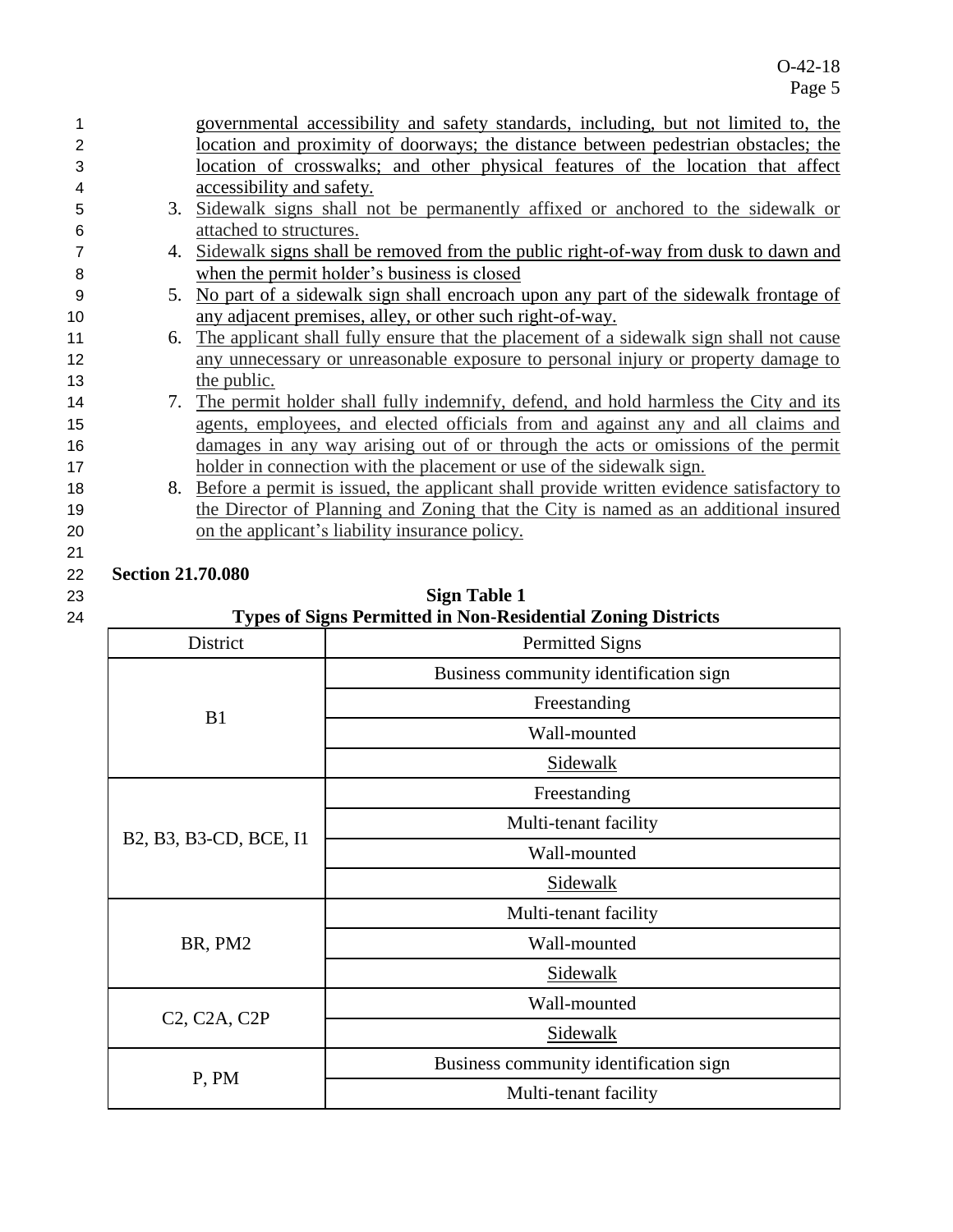|                              | Wall-mounted                             |  |  |  |  |  |
|------------------------------|------------------------------------------|--|--|--|--|--|
|                              | Sidewalk                                 |  |  |  |  |  |
|                              | Freestanding, ground sign only           |  |  |  |  |  |
| <b>MX</b>                    | Multi-tenant facility                    |  |  |  |  |  |
|                              | Wall-mounted                             |  |  |  |  |  |
|                              | Sidewalk                                 |  |  |  |  |  |
|                              | Freestanding                             |  |  |  |  |  |
|                              | Marine refueling facility signs on piers |  |  |  |  |  |
| WMC, WME, WMI,<br><b>WMM</b> | Multi-tenant facility                    |  |  |  |  |  |
|                              | Wall-mounted                             |  |  |  |  |  |
|                              | Sidewalk                                 |  |  |  |  |  |

1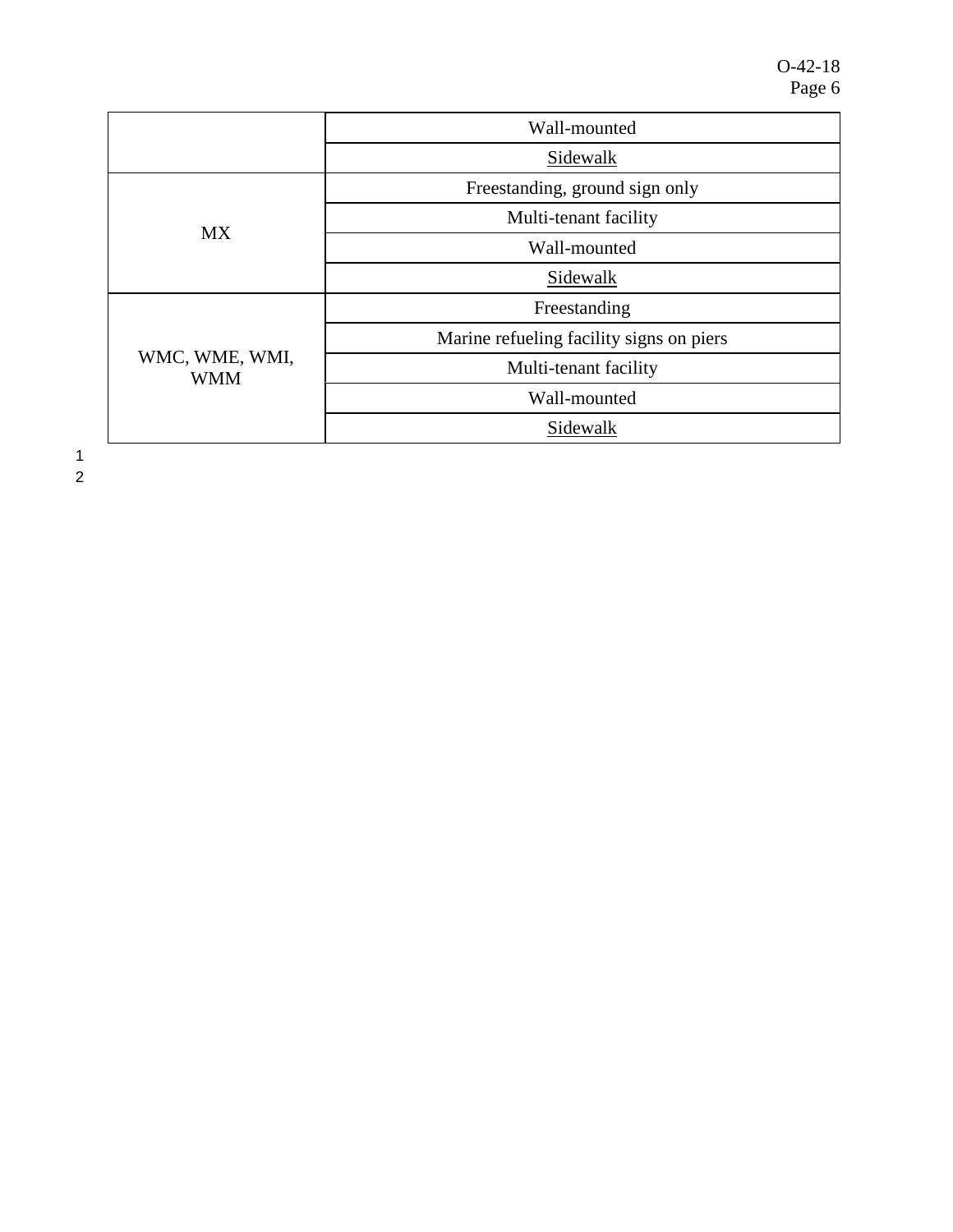## 1 **Sign Table 2** 2 **Regulations for Signs in Non-Residential Zoning Districts**

In using the table the following regulations apply:

- a. Lots are permitted both wall-mounted and freestanding signs up to the limits set forth in the table. With the exception of the signage 7 allowed in Table Note 1, signage in multi-tenant facilities is counted as an alternative, not in addition, to permitted wall-mounted and freestanding signs.<br>b. For wall-mounted s
- 9 b. For wall-mounted signs the maximum sign area is for the lot, with the exception of the signage allowed in Table Note 1.
- 10 c. For all other signs the maximum sign area is the maximum area per sign face, unless stated otherwise. For example, a two-sided, 11 freestanding, ground sign in the BCE could be thirty square feet per face or sixty square feet total.<br>
11 d. The following abbreviations are used in the table:  $sf =$  square feet;  $lf =$  linear feet; bldg = building;
- The following abbreviations are used in the table:  $sf = square$  feet; lf = linear feet; bldg = building;  $" =$  inches.

e. Important. The notes at the end of the table are as much a part of the law as the table itself.

| <b>Sign Type</b> | <b>Zoning</b><br><b>District</b>                         | Number of<br><b>Businesses</b><br>per Lot | <b>Maximum</b><br>Sign Area                                                                                                                   | <b>Number</b><br>of<br><b>Signs</b><br><b>Allowed</b>                                                                                             | <b>Maximum</b><br>Height<br>(feet)                                                                                                               | Illuminatio<br>$\mathbf n$<br><b>Permitted</b>      | Projection<br><b>Permitted</b>                   | Other                                                                                                                                                                  |
|------------------|----------------------------------------------------------|-------------------------------------------|-----------------------------------------------------------------------------------------------------------------------------------------------|---------------------------------------------------------------------------------------------------------------------------------------------------|--------------------------------------------------------------------------------------------------------------------------------------------------|-----------------------------------------------------|--------------------------------------------------|------------------------------------------------------------------------------------------------------------------------------------------------------------------------|
| Wall-            |                                                          |                                           |                                                                                                                                               |                                                                                                                                                   |                                                                                                                                                  |                                                     |                                                  |                                                                                                                                                                        |
| mounted          |                                                          |                                           |                                                                                                                                               |                                                                                                                                                   |                                                                                                                                                  |                                                     |                                                  |                                                                                                                                                                        |
|                  | <b>B1</b> , <b>BR</b> ,<br>PM, MX                        |                                           | $1.1$ sf per<br>lf of<br>building<br>frontage up<br>to a<br>maximum<br>of 100 sf.<br>2. No<br>single sign<br>may exceed<br>30 sf per<br>face. | 1. B1,<br>PM: no<br>limit, up<br>to<br>maximu<br>m<br>permitte<br>d sign<br>area.<br>2. BR,<br>MX: no<br>more<br>than 3<br>signs per<br>building. | 13. In the<br><b>MX</b><br>district,<br>signs may<br>not be<br>located<br>higher on a<br>façade than<br>the second-<br>story<br>windowsill<br>S. | Yes, external<br>means only<br>such as<br>spotlight | Yes, up to<br>$1.5$ feet<br>from a<br>wall.      |                                                                                                                                                                        |
|                  | $B2^1$ , B3,<br>B <sub>3</sub> -C <sub>D</sub> ,<br>BCE, |                                           | $1.2$ sf per<br>lf of<br>building<br>frontage up<br>to a<br>maximum<br>of 120 sf.<br>2. No<br>single sign<br>may exceed<br>75 sf in<br>area   | No limit<br>up to<br>permitte<br>d sign<br>area                                                                                                   | 15                                                                                                                                               | Yes                                                 | Yes, up to<br>$1.5$ feet<br>into a<br>public way | Uses with canopies, such<br>as service stations, may<br>use the If of canopy<br>frontage in lieu of lf of<br>building frontage to<br>calculate permitted sign<br>area. |
|                  | C <sub>2</sub><br>C <sub>2</sub> A,<br>C2P               |                                           | 1 sf per lf<br>of building<br>frontage up<br>to a<br>maximum<br>of $30sf$                                                                     | Up to $3$<br>signs per<br>building                                                                                                                | 15                                                                                                                                               | Yes, external<br>means only<br>such as<br>spotlight | Yes, up to<br>$1.5$ feet<br>from a<br>wall.      |                                                                                                                                                                        |
|                  | $\mathbf{P}$                                             |                                           | 9sf                                                                                                                                           | 1 per<br>street<br>frontage                                                                                                                       | 15                                                                                                                                               | N <sub>o</sub>                                      | Yes, but<br>not into a<br>public way.            |                                                                                                                                                                        |
|                  | PM <sub>2</sub>                                          |                                           | See below<br>under<br>multi-<br>tenant<br>facilities<br>sign types                                                                            |                                                                                                                                                   |                                                                                                                                                  |                                                     |                                                  |                                                                                                                                                                        |
|                  | I1                                                       |                                           | 2 sf per lf<br>of building<br>frontage up<br>to a<br>maximum                                                                                  | No limit<br>up to<br>permitte<br>d sign<br>area                                                                                                   | 18                                                                                                                                               | Yes                                                 | No                                               |                                                                                                                                                                        |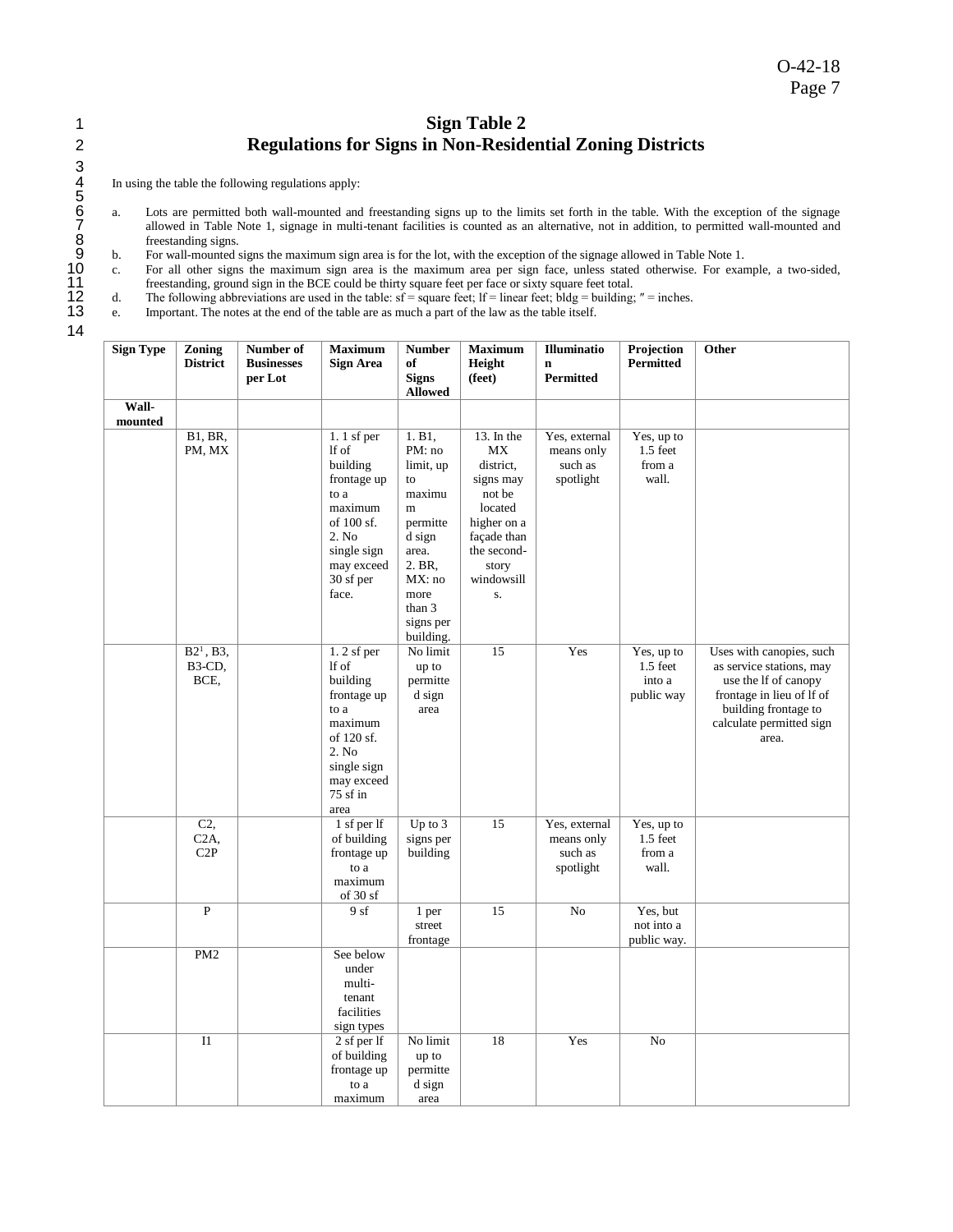|                        |                                                                                         |                                      | of 120 sf                                                                                                                                                                                              |                                                 |                                            |     |                                                              |                                                                                                                                                                                                                                   |
|------------------------|-----------------------------------------------------------------------------------------|--------------------------------------|--------------------------------------------------------------------------------------------------------------------------------------------------------------------------------------------------------|-------------------------------------------------|--------------------------------------------|-----|--------------------------------------------------------------|-----------------------------------------------------------------------------------------------------------------------------------------------------------------------------------------------------------------------------------|
|                        | <b>WMC</b>                                                                              |                                      | 1 sf per lf<br>of building<br>frontage up<br>to a<br>maximum<br>of $100sf$                                                                                                                             | No limit<br>up to<br>permitte<br>d sign<br>area | 22                                         | Yes | Yes, but<br>not into a<br>public way<br>or over the<br>water |                                                                                                                                                                                                                                   |
|                        | WME,<br>WMI,<br>WMM                                                                     |                                      | 2 sf per lf<br>of building<br>frontage up<br>to a<br>maximum<br>of 120 sf                                                                                                                              |                                                 |                                            |     |                                                              |                                                                                                                                                                                                                                   |
| <b>Marquee</b><br>sign |                                                                                         |                                      |                                                                                                                                                                                                        |                                                 |                                            |     |                                                              |                                                                                                                                                                                                                                   |
|                        | Any<br>district<br>where<br>the<br>associate<br>d use is<br>permitte<br>d               |                                      | 120 sf. The<br>area of a<br>marquee<br>sign is<br>permitted<br>instead of,<br>not in<br>addition to,<br>wall-<br>mounted or<br>freestandin<br>g signage<br>that would<br>otherwise<br>be<br>permitted. | 1 per lot                                       | 15                                         | Yes | Yes, up to<br>the<br>projection<br>of the<br>marquee         | Theaters, museums, and<br>auditoriums with a<br>marquee sign are permitted<br>wall-mounted frames up to<br>24 sf per frame advertising<br>movies, plays or other<br>features to be given at the<br>venue.                         |
| Freestand<br>ing       |                                                                                         |                                      |                                                                                                                                                                                                        |                                                 |                                            |     |                                                              |                                                                                                                                                                                                                                   |
|                        | B1,<br><b>WMC</b>                                                                       |                                      | Pole signs:<br>$12$ sf, or<br>ground<br>signs: $20$<br>sf.                                                                                                                                             | 1 per lot                                       | 10                                         | No  | Yes, but<br>not into a<br>public way<br>or over the<br>water | 1 Freestanding signs are<br>permitted only on lots with<br>a minimum lot width of<br>100 feet or larger.<br>2 Minimum setback from<br>property lines:<br>WMC 0 feet<br>B1, I1, WME, WMI,<br>WMM 5 feet<br>Other districts 10 feet |
|                        | $B21$ , B3,<br>B3-CD,<br>BCE,<br>I1, WME<br>, WMI,<br>WMM                               | Lots with up<br>to $2$<br>businesses | Pole signs:<br>$20$ sf, or<br>ground<br>signs: $30sf$                                                                                                                                                  | 1 per<br>street<br>frontage.                    | Pole signs:<br>15<br>Ground<br>signs: $12$ | Yes | Yes, but<br>not into a<br>public way<br>or over the<br>water | 1 Freestanding signs are<br>permitted only on lots with<br>a minimum lot width of<br>100 feet or larger.<br>2 Minimum setback from<br>property lines:<br>WMC 0 feet<br>B1, I1, WME, WMI,<br>WMM 5 feet<br>Other districts 10 feet |
|                        | $B21$ , B3,<br>B <sub>3</sub> -C <sub>D</sub><br><b>BCE, I1,</b><br>WME.<br>WMI,<br>WMM | Lots with 3<br>or more<br>businesses | Pole signs:<br>$24$ sf, or<br>ground<br>signs: 30 sf                                                                                                                                                   | 1 per<br>street<br>frontage.                    | Pole signs:<br>15.<br>Ground<br>signs: 12  | Yes | Yes, but<br>not into a<br>public way<br>or over the<br>water | 1 Freestanding signs are<br>permitted only on lots with<br>a minimum lot width of<br>100 feet or larger.<br>2 Minimum setback from<br>property lines:<br>WMC 0 feet<br>B1, I1, WME, WM,<br>WMM 5 feet<br>Other districts 10 feet  |
|                        | MX                                                                                      |                                      | 30sf                                                                                                                                                                                                   | 1 per<br>street<br>frontage.                    | 10                                         | Yes | Yes, but<br>not into a<br>public way<br>or over the<br>water | Must be a ground sign,<br>monument style.                                                                                                                                                                                         |
| Multi-                 |                                                                                         |                                      |                                                                                                                                                                                                        |                                                 |                                            |     |                                                              |                                                                                                                                                                                                                                   |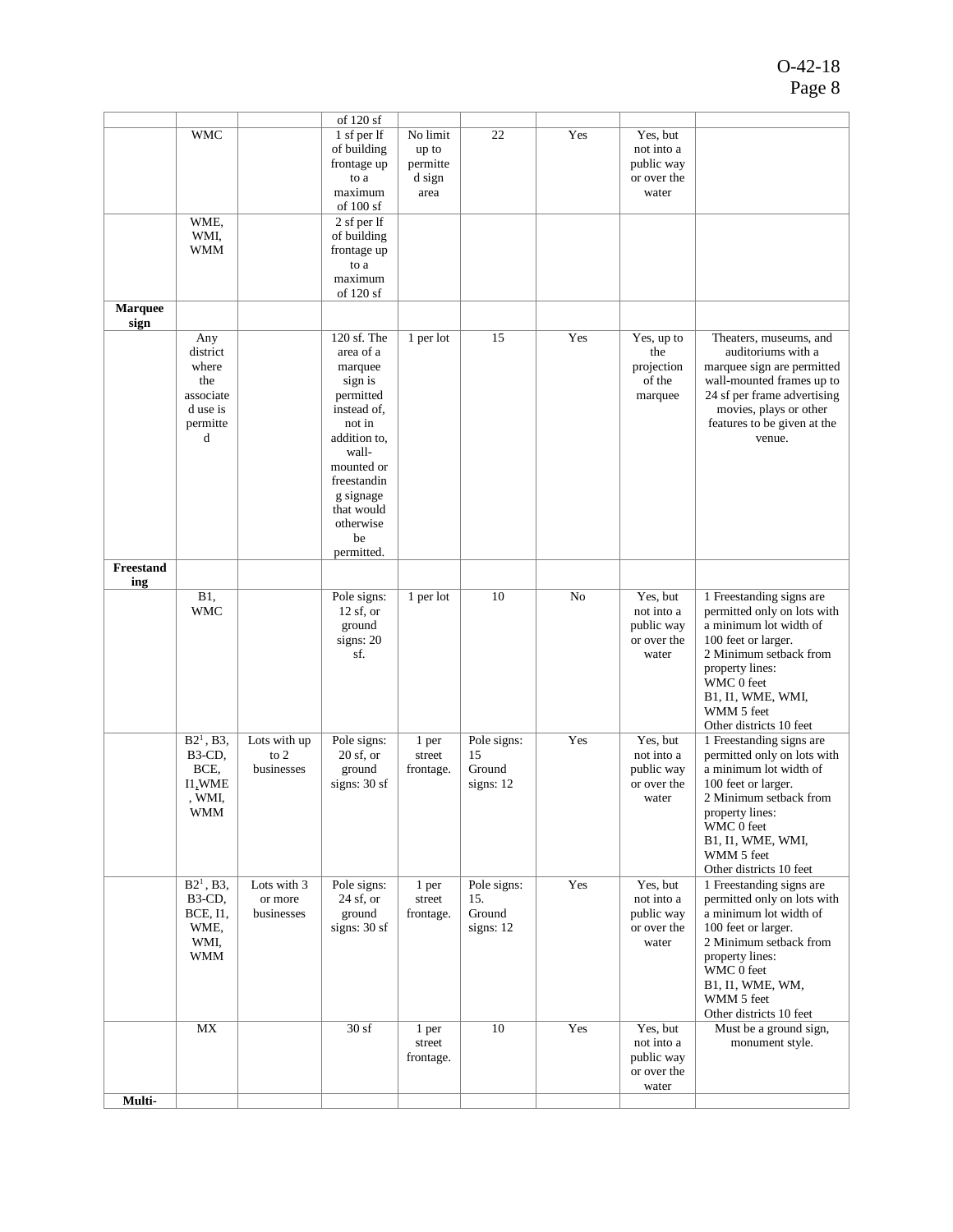| tenant<br>facility                                                  |                                                                                                       |                                                                        |                                                    |    |                                                     |                                                               |                                                                                                                                                                                                                                                                                                                                                       |
|---------------------------------------------------------------------|-------------------------------------------------------------------------------------------------------|------------------------------------------------------------------------|----------------------------------------------------|----|-----------------------------------------------------|---------------------------------------------------------------|-------------------------------------------------------------------------------------------------------------------------------------------------------------------------------------------------------------------------------------------------------------------------------------------------------------------------------------------------------|
| signs<br>Multi-<br>tenant<br>facility<br>identificati<br>on<br>sign | $B21$ , B3,<br>B <sub>3</sub> -C <sub>D</sub> ,<br>BCE,<br>PM2,<br>WMC,<br>WME,<br>WMI,<br><b>WMM</b> | 64sf                                                                   | 1 per<br>street<br>frontage                        | 15 | Yes                                                 | Yes, but<br>not into a<br>public way<br>or over the<br>water. | 1. In the P district and the<br>waterfront districts these<br>signs may be ground signs,<br>monument style, or wall-<br>mounted.<br>2. All other districts these<br>signs must be ground<br>signs, monument style.<br>3. Minimum setback from<br>property lines: WMC 5<br>feet.<br>I1, MX, PM.WME, WMI,<br>WMM, 10 feet.<br>Other districts: 15 feet  |
| Multi-<br>tenant<br>facility<br>identificati<br>on<br>sign          | I <sub>1</sub>                                                                                        | 100sf                                                                  | 1 per<br>street<br>frontage                        | 15 | Yes                                                 | Yes, but<br>not into a<br>public way<br>or over the<br>water. | 1. In the P district and the<br>waterfront districts these<br>signs may be ground signs,<br>monument style, or wall-<br>mounted.<br>2. All other districts these<br>signs must be ground<br>signs, monument style.<br>3. Minimum setback from<br>property lines: WMC 5<br>feet.<br>I1, MX, PM, WME, WMI,<br>WMM, 10 feet.<br>Other districts: 15 feet |
| Multi-<br>tenant<br>facility<br>identificati<br>on<br>sign          | MX, PM                                                                                                | $\overline{3}0$ sf                                                     | 1 per<br>street<br>frontage                        | 10 | Yes, external<br>means only<br>such as<br>spotlight | Yes, but<br>not into a<br>public way<br>or over the<br>water. | 1. In the P district and the<br>waterfront districts these<br>signs may be ground signs,<br>monument style, or wall-<br>mounted.<br>2. All other districts these<br>signs must be ground<br>signs, monument style.<br>3. Minimum setback from<br>property lines: WMC 5<br>feet.<br>I1, MX, PM, WMEWMI,<br>WMM, 10 feet.<br>Other districts: 15 feet   |
| Multi-<br>tenant<br>facility<br>identificati<br>on<br>sign          | $\mathbf P$                                                                                           | 15sf                                                                   | 1 per<br>street<br>frontage                        | 10 | Yes, external<br>means only<br>such as<br>spotlight | Yes, but<br>not into a<br>public way<br>or over the<br>water. | 1. In the P district and the<br>waterfront districts these<br>signs may be ground signs,<br>monument style, or wall-<br>mounted.<br>2. All other districts these<br>signs must be ground<br>signs, monument style.<br>3. Minimum setback from<br>property lines: WMC 5<br>feet.<br>I1, MX, PM.WME, WMI,<br>WMM, 10 feet.<br>Other districts: 15 feet  |
| Shopping<br>center<br>anchor<br>tenant,<br>wall-<br>mounted         | $B21$ ,<br>PM2,                                                                                       | $0.5$ sf per lf<br>of anchor<br>tenant<br>façade                       | 1 per<br>street<br>frontage                        | 20 | Yes                                                 | Yes, but<br>not into a<br>public way<br>or over the<br>water. |                                                                                                                                                                                                                                                                                                                                                       |
| Tenant<br>sign, wall-<br>mounted                                    | $B21$ , B3,<br>B3-CD,<br>BCE,<br>PM2, I1,<br>WMC,                                                     | 1.5 sf per lf<br>of building<br>frontage<br>per tenant,<br>up to 40 sf | 1 per<br>tenant,<br>plus 1<br>addition<br>al for a | 15 | Yes                                                 | No                                                            | Maximum sign board<br>height: 36" for anchors,<br>18" for other tenants.<br>Maximum lettering height:<br>36" for anchors, 14" for                                                                                                                                                                                                                     |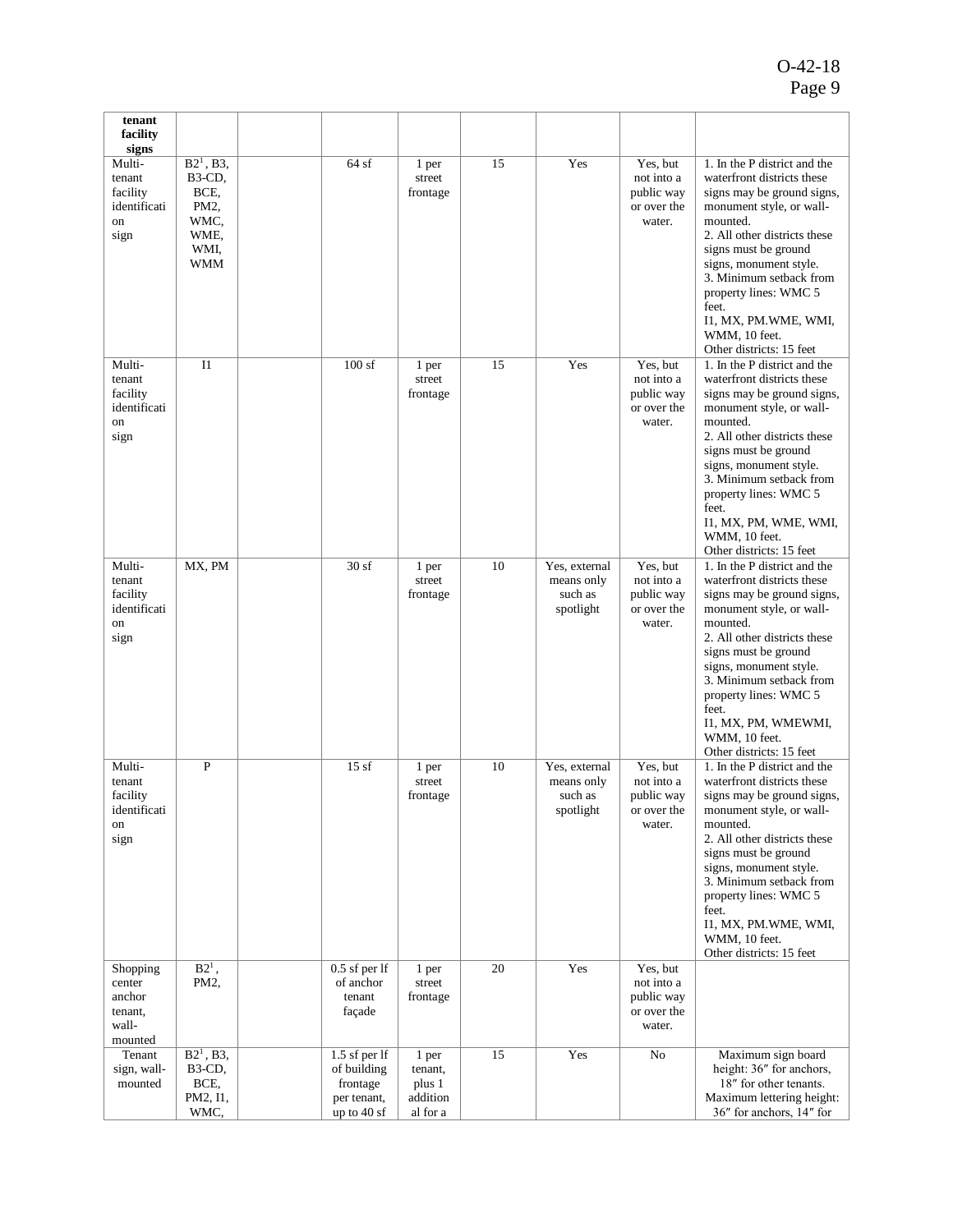### O-42-18 Page 10

|                                                             | WME.<br>WMI.<br><b>WMM</b>                                                  | per tenant.                                                  | corner<br>tenant<br>with<br>windows<br>in both                                                                   |     |                                                     |                                       | other tenants.                                                                                                                                      |
|-------------------------------------------------------------|-----------------------------------------------------------------------------|--------------------------------------------------------------|------------------------------------------------------------------------------------------------------------------|-----|-----------------------------------------------------|---------------------------------------|-----------------------------------------------------------------------------------------------------------------------------------------------------|
|                                                             |                                                                             |                                                              | façades.                                                                                                         |     |                                                     |                                       |                                                                                                                                                     |
| Tenant<br>sign, wall-<br>mounted                            | BR,<br>MX.<br>PM, P                                                         | Lesser of 1<br>sf per lf of<br>entrance<br>façade or<br>20sf | 1 per<br>tenant,<br>plus 1<br>addition<br>al for a<br>corner<br>tenant<br>with<br>windows<br>in both<br>facades. | 15  | N <sub>o</sub>                                      | N <sub>o</sub>                        | Maximum sign board<br>height: 36" for anchors,<br>18" for other tenants.<br>Maximum lettering height:<br>36" for anchors, 14" for<br>other tenants. |
| Tenant<br>sign,<br>projecting                               | $B21$ , B3,<br>B3-CD,<br>BCE.<br>PM2,<br>WMC.<br>WME.<br>WMI,<br><b>WMM</b> | 6sf                                                          | 1 per<br>tenant                                                                                                  |     | Yes, external<br>means only<br>such as<br>spotlight | Yes                                   | This type of sign is<br>permitted where tenant<br>spaces are recessed under<br>a canopied walkway.                                                  |
| <b>Business</b><br>communit<br>y<br>identificati<br>on sign | B1, P,<br><b>PM</b>                                                         | 30sf                                                         | 1 at each<br>entry<br>point                                                                                      | 6   | Yes, external<br>means only<br>such as<br>spotlight | Yes, but<br>not into a<br>public way. | This type of sign is for<br>communities comprising<br>six or more businesses.                                                                       |
| Marine<br>refueling<br>facility<br>signs on<br>piers        | WMC.<br>WME,<br>WMI,<br><b>WMM</b>                                          | 6 sf per<br>face                                             | 1 per<br>facility                                                                                                | 10  | Yes                                                 | No                                    |                                                                                                                                                     |
| <b>Sidewalk</b>                                             |                                                                             |                                                              |                                                                                                                  |     |                                                     |                                       |                                                                                                                                                     |
|                                                             | All                                                                         | 7 sf per<br>face                                             | 1 per<br>tenant                                                                                                  | 4.5 | No                                                  | No                                    |                                                                                                                                                     |

#### 2 **Table Notes:**

3 1 For sign(s) located within six hundred feet of Solomon's Island Road/MD Route 2 and upon property at least five acres in area and zoned within the B2 District, the regulations shall be as follows:

a. Wall-mounted. Maximum sign area: (i) six sf per lf of building frontage up to a maximum of one thousand six hundred sf, (ii) No single sign may exceed three hundred forty sf in area; Number of signs allowed: No limit up to permitted sign area; Maximum Height (feet): thirty-two; 7 Maximum sign board height: eleven and one-half feet; Maximum lettering height: six feet; Illumination permitted: Yes; Projection permitted: Yes, up to one and one-half feet into a public way.

 b. Freestanding (lots with one or more businesses). Maximum sign area: (i) pole signs: twenty-four sf, (ii) ground signs: thirty sf; Number of signs allowed: one per street frontage; Maximum Height (feet): (i) pole signs: fifteen, ground signs: twelve; Minimum setback from property lines: ten feet; Minimum lot width: one hundred feet; Illumination permitted: Yes; Projection permitted: Yes, but not into a public way. c. Multi-tenant facility identification sign. Maximum sign area: three hundred forty sf per side; Number of signs allowed: one per street frontage; Maximum Height (feet): thirty-five; Minimum setback from property lines: fifteen feet; Illumination permitted: Yes; Projection permitted: Yes, but not into a public way.

15 d. Anchor tenant, wall-mounted. Allowed in accordance with the regulations for wall-mounted signs in preceding subsection a.

12345678901123456789 16 e. Tenant sign, wall-mounted. Maximum sign area: up to forty-five sf per tenant; Number of signs allowed: one per tenant, plus one additional 17 for a corner tenant with windows in both façades; Maximum Height (feet): thirty-two; Maximum sign board height: four feet; Maximum lettering height: three and one-half feet; Illumination permitted: Yes; Projection permitted: No.

f. Tenant sign, projecting. Six.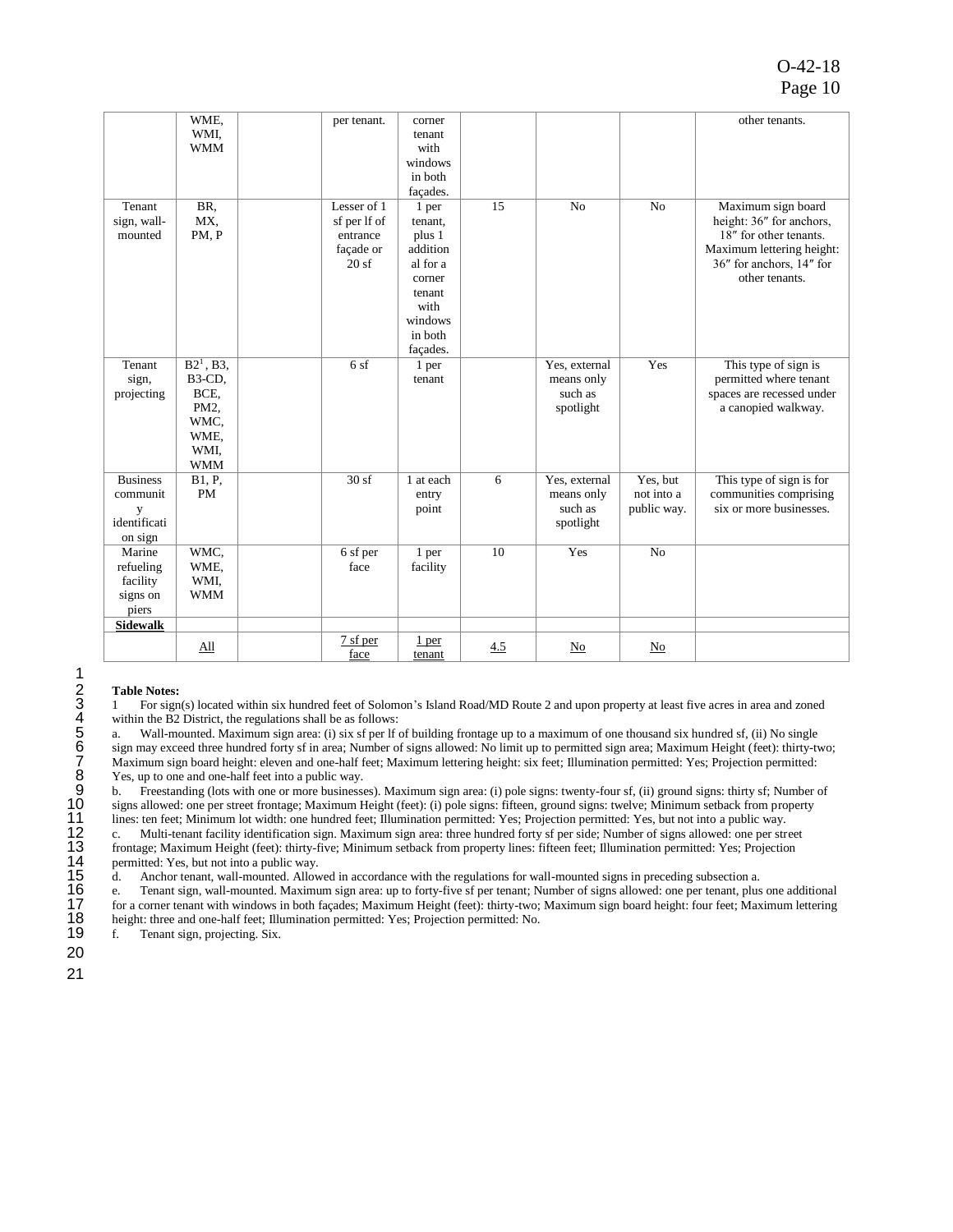# <sup>1</sup> Chapter 21.72 - TERMS AND DEFINITIONS<br><sup>2</sup> Soction 21.72.010 - Torms

**Section 21.72.010 - Terms.** <sup>2</sup>

<sup>4</sup> "Sign" means any name, identification, description, display or illustration which is affixed to, or  $\frac{5}{100}$  represented directly or indirectly upon a building structure or piece of land and which directs <sup>5</sup> represented directly or indirectly upon, a building, structure or piece of land, and which directs <sup>6</sup> attention to an object product place activity person institution organization or business attention to an object, product, place, activity, person, institution, organization or business. <sup>6</sup> 7

The term "sign" includes signs erected or installed in the interior of a structure if the sign is<br>9 situated in a manner to indicate that its prime purpose is for viewing from the exterior of the  $\frac{9}{10}$  situated in a manner to indicate that its prime purpose is for viewing from the exterior of the 9.9 structure. The prime purpose of an interior sign is exterior viewing if it is visible from the <sup>10</sup> structure. The prime purpose of an interior sign is exterior viewing if it is visible from the  $\frac{1}{2}$  exterior and if no public access is permitted between the sign and the exterior window of the exterior and if no public access is permitted between the sign and the exterior window of the  $12$  structure structure.

13

The term "sign" does not include the following:<br> $15 \t 1$  Display of official court or public office notice

<sup>15</sup> 1. Display of official court or public office notices, 2. The flag, emblem or insignia of a nation, 16 noticeal unit school or religious group or  $3/\Lambda$  sign located completely within an enclosed <sup>16</sup> political unit, school or religious group, or 3. A sign located completely within an enclosed  $\frac{17}{16}$  building and not visible to the outside of the building building and not visible to the outside of the building. <sup>17</sup> 18

Sign, business community identification. "Business community identification sign" means a sign<br>20 representing an area consisting of no less than six distinct businesses located on separate parcels representing an area consisting of no less than six distinct businesses located on separate parcels  $21$  of land of land. 22

Sign, freestanding. "Freestanding sign" means any sign supported by structures or supports that 24 are placed on or apphored in the ground and that are independent from any huilding or other are placed on, or anchored in, the ground and that are independent from any building or other  $25$  structure structure. 26

Sign, ground. "Ground sign" means a sign where the entire bottom of the sign is in contact with  $28$  or in close proximity to the ground. A "monument sign" is a ground sign or in close proximity to the ground. A "monument sign" is a ground sign. 29

Sign, pole. "Pole sign" means a sign supported by one or more poles and otherwise separated from the ground by air from the ground by air. 32

Sign, marquee. "Marquee sign" means a sign attached to or made part of a marquee. A marquee<br>34 sign is a type of wall-mounted sign sign is a type of wall-mounted sign. 35

Sign, projecting. "Projecting sign" means a sign affixed to a building or wall in such manner that<br>37 its leading edge extends more than six inches beyond the surface of the building or wall its leading edge extends more than six inches beyond the surface of the building or wall. 38

 $\frac{\text{Sign, sidewalk. "Sidewalk Sign" means a freestanding, temporary sign with no moving parts or 40}$  lights that displays the permit holder's business related information. "Sidewalk sign" includes a <sup>40</sup> lights that displays the permit holder's business-related information. "Sidewalk sign" includes a  $^{41}$  sandwich board sign an A-frame sign, and a display board but does not include a feather pole  $\frac{41}{1}$  sandwich board sign, an A-frame sign, and a display board, but does not include a feather pole  $\frac{42}{1}$  sign or any other temporary banner poster, and similar sign made of nonpermanent materials sign or any other temporary banner, poster, and similar sign made of nonpermanent materials. 43

<sup>44</sup> Sign, temporary. "Temporary sign" means a sign that advertises community or civic projects or 45 special events on a temporary basis, or a political sign special events on a temporary basis, or a political sign. 46